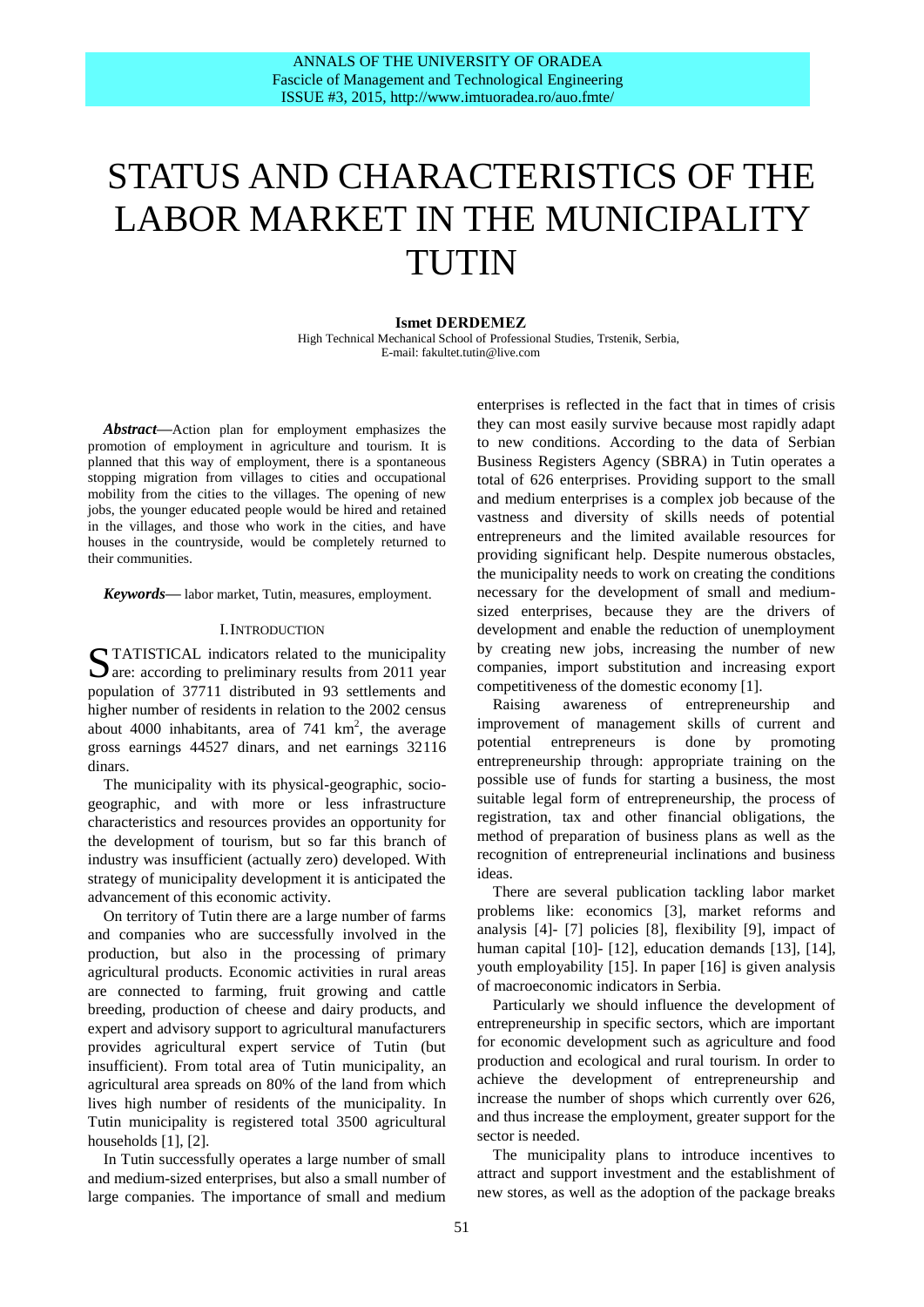as a way to attract investment, in order to influence the increase the number of new jobs. [1].

Direct investments are important for each local community because they bring necessary funds into the local economy and new management skills, innovations and technologies, new markets and new business opportunities for local companies, thereby increasing employment. The strategy of economic development of the municipality is based on the creation of such a business climate that will attract investment, which accelerates the creation of new jobs, retain existing businesses and encourage growth in the number of new entrepreneurs.

First steps in the direction of attracting investments, but above all possibilities of expanding existing businesses is to make sure the definition and regulation of at least five free-zone locations facilities provided for small businesses, for various purposes, infrastructure and utility equip them, but also the establishment of the Service Centre (ie Administrative the city that is in the announcement) which will be available to citizens as potential investors in order to promptly obtain all necessary permits and plans [1].

### II.OVERVIEW OF THE LABOR MARKET IN SERBIA

In Serbia, the ratio those who do not work, those who work and those who live by those who work is 1:1:1. According to recent data, namely, for each employee there is one pensioner, and as trends show, soon, and one unemployed.

None of these three categories of the population has a good living. Salaries are low, even less pensions, unemployment is rising, and life without income is a true mastery. Employee benefits and pensioners, as well as unemployment benefits, are closely related and dependent on each other.

The unemployment rate in Serbia in 2012 is 23% or one million unemployed, according to unofficial data. The number of pensioners is 1707230, the number of employees 1727048 with an average salary of 43371 dinars or an average pension of 23552 dinars. The National Employment Service has recorded 792344 unemployed (Table II) [2].

On the labor market in Serbia in 2012, there are more than 235000 young people unemployed, and the program for encouraging their entrepreneurship does not exist. Every third unemployed is younger than thirty years, according to figures from the Labour Force Survey, published by the Statistical Office of the Republic of Serbia.

Even though the on the labor market in Serbia are more than 235000 unemployed young people, a concrete program of the state for encouraging businesses among young in Serbia does not exist.

It is therefore no wonder that the research of Civic Initiatives showed that most young people in Serbia are not allowed to start his own business, because it is expensive and complicated, and the state does not encourage enough youth entrepreneurship [17], [18].

The National Employment Service (NES) said that they encourage all unemployed, including young people to start their own business through subsidies for selfemployment.

Funds in the amount of 160000 dinars are granted in one lump sum and are conditional grants, according to the institution. Last year, thanks to that, 3725 people launched their own businesses, they added. According to the National Employment Service, 25 to 35 percent of users of subsidies for self-employment are persons under the age of 29 years (Table 1 and Fig. 1) [17], [19].



**unemployed**



Fig. 1. Graphical representation of young unemployed in Serbia in 2012

Allocations of employees from the gross salary:

- *1) Contributions for pension and disability insurance is 22%*
- *2) Contributions for health insurance - 12.3%*
- *3) Unemployment 1.5%*
- *4) Allocation for taxes.*

In Table 2 is presented to employees and pensioners in the Balkan countries, while in Fig. 2 this is graphically represented.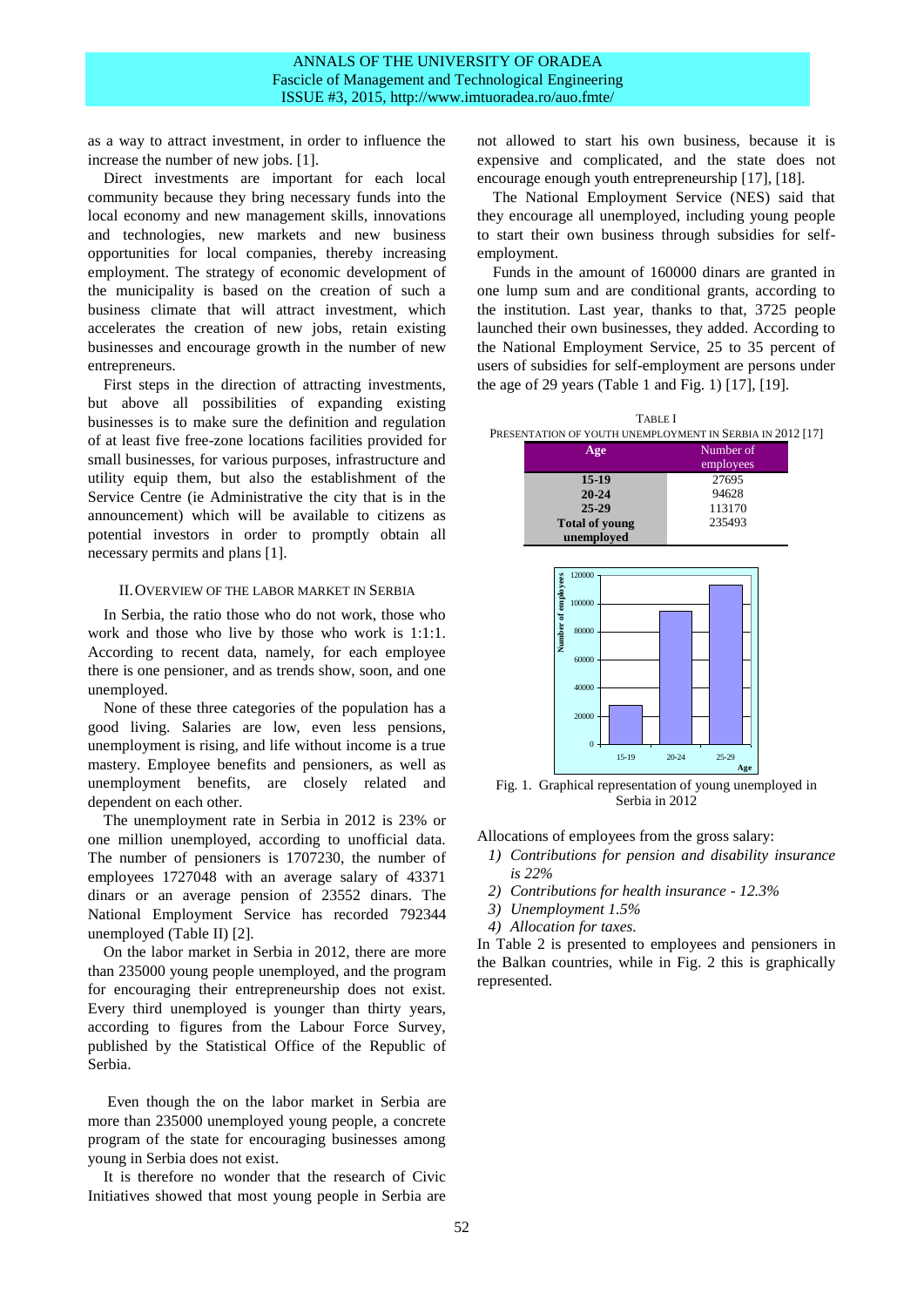## ANNALS OF THE UNIVERSITY OF ORADEA Fascicle of Management and Technological Engineering ISSUE #3, 2015, http://www.imtuoradea.ro/auo.fmte/

| <b>Country</b>     | <b>Employed</b> | $\frac{9}{6}$ | <b>Pensioners</b> | $\frac{9}{6}$ |
|--------------------|-----------------|---------------|-------------------|---------------|
| <b>Bosnia</b> and  | 442226          | 54.22         | 373343            | 45.78         |
| <b>Herzegovina</b> |                 |               |                   |               |
| <b>Montenegro</b>  | 167484          | 59.36         | 114682            | 40.64         |
| <b>Croatia</b>     | 1423210         | 53.84         | 1219962           | 46.16         |
| <b>Slovenia</b>    | 855542          | 59.37         | 585408            | 40.63         |
| <b>Macedonia</b>   | 496848          | 63.77         | 282334            | 36.23         |
| <b>Serbia</b>      | 1727048         | 50.29         | 1707230           | 49.71         |

TABLE II RATIO OF EMPLOYEES AND PENSIONERS IN BALKAN COUNTRIES [2]



Fig. 2. Number of employees and retired in Balkan countries

#### III. PRESENTATION OF CURRENT STATE

The years of 2009, 2010, 2011 and 2012 was marked by the world economic crisis, which resulted in a significant deterioration in the labor market.

General characteristics of the labor market by 2012 remain unchanged compared to the previous period: disproportion between supply and demand of labor, high unemployment, a large share of long-term unemployed, the high rate of unemployed young people, low labor mobility, a large number of unemployed people belonging to less employable categories as well as a large number of persons engaged in the informal economy. Also, the unemployment rate continues to decline, and the unemployment rate begins to rise.

According to statistical data from September 2012 year Tutin has [1], [20]:

- *1) 3096 total employed*
- *2) 3500 registered agricultural households.*

The National Employment Service is a legal entity with the status of the organization for mandatory social insurance, carrying out tasks of employment, unemployment insurance, the exercise of rights from unemployment insurance and other rights in accordance with the law and keeping records in the area of employment.

National Employment Service Branch - New Pazarbranch Tutin (hereinafter: Branch Tutin) is a modern public service that provides services to the unemployed and employers in the municipality. Most of the staff has a university degree. Employees are fully trained for new

models of service work and attended several additional education and training in the field of working with customers [20].

In the municipality of Tutin in the past 30 years the population has steadily increased. In the period from 1991 to 2002, the immigrant and the large number of refugees and internally allocated persons. According to data from the last census of 2011, in the municipality of Tutin there are more than 37711 inhabitants, and it is noticeable that there is a continuous decrease in the number of the oldest and increasing the number of young people in the total population, as our municipality ranks among the youngest municipality in the Balkans and in Europe. This trend causes an increasing number of young people in the labor market and the growing number of unemployed aged 18-30 years [20]. Table III shows the number of unemployed and employed for period 2011- 2014, while in Fig. 3 this is graphically presented.

| <b>TUTIN MUNICIPALITY</b><br>Year |                   |                 |  |  |
|-----------------------------------|-------------------|-----------------|--|--|
|                                   | <b>Unemployed</b> | <b>Employed</b> |  |  |
| 2011                              | 6994              | 2929            |  |  |
| <b>March 2011</b>                 | 7288              | 3022            |  |  |
| September 2011                    | 6992              | 2836            |  |  |
| 2012                              | 7216              | 3056            |  |  |
| <b>March 2012</b>                 | 7454              | 3016            |  |  |
| September 2012                    | 7296              | 3096            |  |  |
| 2013                              | 7561              | 3134            |  |  |
| <b>March 2013</b>                 | 7794              | 3126            |  |  |
| September 2013                    | 7719              | 3142            |  |  |
| 2014                              | 7911              | 2744            |  |  |
| <b>March 2014</b>                 | 7919              | 2748            |  |  |
| September 2014                    | 7838              | 2741            |  |  |

TABLE III NUMBER OF EMPLOYED AND UNEMPLOYED ON THE TERRITORY OF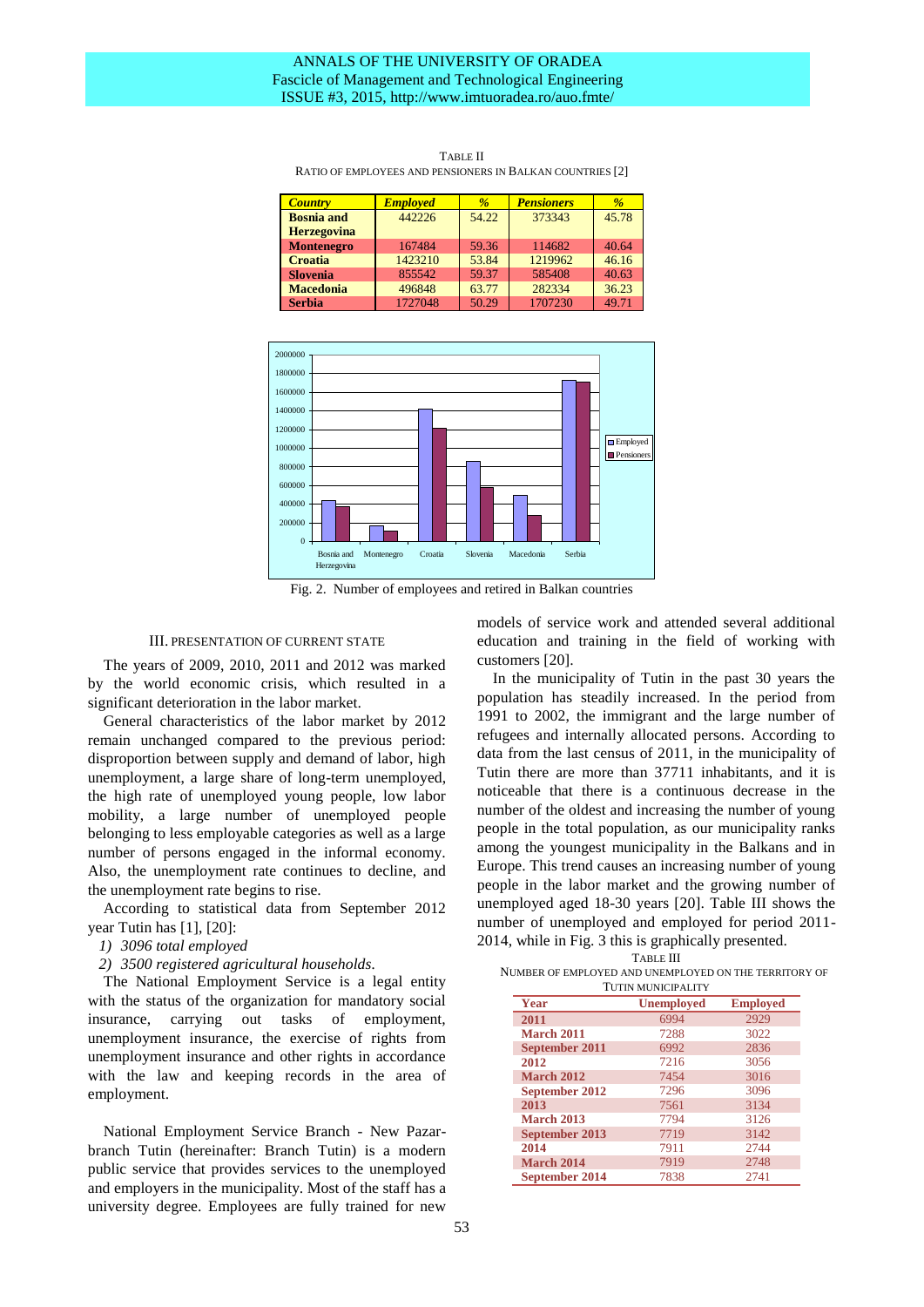Total number of unemployed persons on the territory of Tutin municipality on day 31.09.2012. is 7296, from which 3927 are woman. Number of unemployed has increased compared to 2011 year for 3%.



Fig. 3. Graphical representation of number of employed and unemployed on the territory of Tutin municipality

Educational structure is total 7371 unemployed and it looks like this:

- *1) -with the first level of education 4327 persons;*
- *2) -with second level of education 91 persons;*
- *3) -with a high school degree 2646 persons (with 1535 persons and third to the fourth degree 1086 persons, and the fifth level of 25 persons);*
- *4) -with the sixth level of education face 131;*
- *5) -with the seventh level of education 176 persons;* The unemployment rate has increased slightly.

Observed according to years of age, young up to 30 years on day 31.09.2012. have 33% in total number of unemployed. Persons between 31-54 years old are most numerous and have a share of 59% in total number of unemployed. Persons between 55-64 years old have a share of 8% in the total number of unemployed.

Unemployed on day 31.09.2012. is by far the largest spread category of persons with first level of education, 4327 persons and have almost two-thirds of unemployed persons and have a share of 61% of unemployed persons.

Persons with first level of education 61% (4327 persons), then follow persons with third level of education 21% (1535 persons). Persons with fourth level of education 14% (1086 persons), persons with fifth level of education 0,1% (25 persons). Unemployed persons with seventh level of education 2.5%, and with sixth level of education (131 persons) 1.2% of total number of unemployed persons [20].

Unemployment of women in Republic of Serbia is more noticeable compared to unemployment of men.

It is noticeable larger share of woman younger than 30 years, than previous years.

It is important to accentuate that women are more educated, that is higher number of women have third, fourth, sixth and seventh level of education.

The unemployment rates and activities of women and men are still very high, but there is a small trend of gradual reduction. For this reason, attempts to implement

gender equal measures of active employment policy with special attention to including women in measures, with advantage compared to men with the same characteristics should have women younger than 30 years with no experience in the profession, single mothers, beneficiaries of financial support and the like.

Structure of active unemployed persons in 2012 year has following characteristics:

- *1) higher share of long-term unemployed who are waiting for a job longer than 1 year;*
- *2) more than half is of age 31 to 54 years;*
- *3) high number of unemployed persons seek first employment, which indicates that they are not active seekers of employment;*
- *4) most endangered groups are: the most vulnerable groups: single parents and parents of children with special needs, people with disabilities, refugees and internally displaced persons, persons older than 50 years, persons under 30 years old, unemployed, unskilled and low-skilled, redundant workers, receivers of family allowance, itd.;*

Employees of Tutin municipality territory have showed the need for workers possess required additional skills for:

- *1) practical knowledge in production professions which indicates the lack of practical knowledge which are obtained in high school;*
- *2) basic level of information technology knowledge and knowledge of programming languages (are noticeable with older than 35 years, and especially with women);*
- *3) higher level of knowledge of foreign languages;*
- *4) training for gerontological nurses;*
- *5) owning different certificates (carrying firearms,) having different certificates (exam for carrying firearms, certificate with welders, professional certificate for fire protection, etc.).*

## IV. SUGGESTION OF MEASURES FOR BETTER EMPLOYMENT POLICY

Key elements of employment policy which are directed toward increasing employment are: support to foreign direct investments, support toward entrepreneurship and improvement to financial initiatives. Such policy should contribute to stable growth of employment, increase productivity, prevent retraction from labor market, opening new work positions, larger investment in human capital and fostering social inclusion in the labor market [1].

Categories of hardly employable persons and vulnerable categories such as persons with disability, Categories of persons who are less likely to find employment like persons with disability, single parents and parents of children with disabilities, Roma, refugees and displaced persons, persons younger than 30 and older than 50 years, long-term unemployed, the unemployed without qualifications and the low skilled, redundant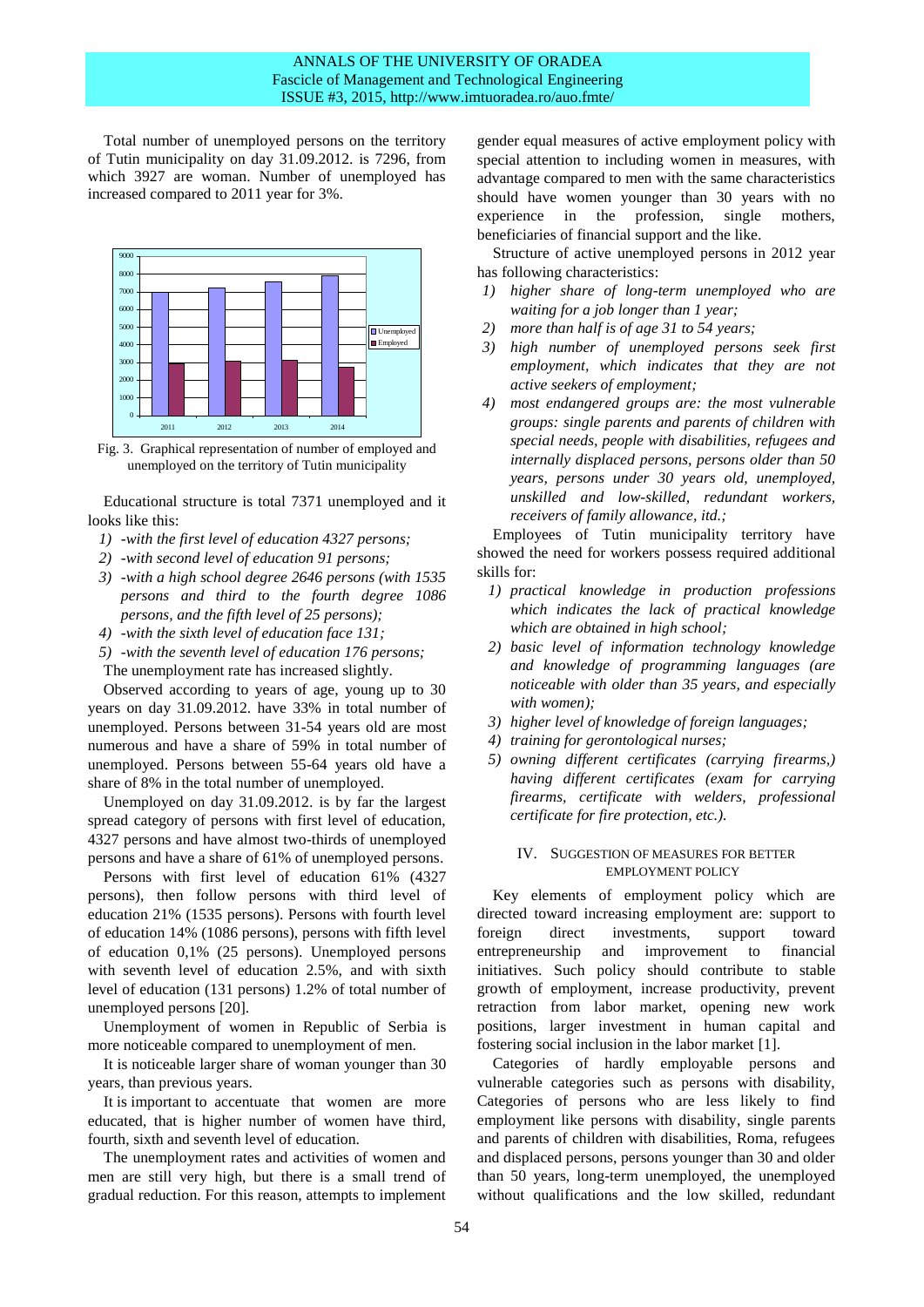# ANNALS OF THE UNIVERSITY OF ORADEA Fascicle of Management and Technological Engineering ISSUE #3, 2015, http://www.imtuoradea.ro/auo.fmte/

workers, returnees under the readmission agreement, women victims of domestic violence and beneficiaries of social security, families in 2013 year will have priority for employment and inclusion in active employment measures.

Employment policy in Tutin municipality will influence employment firstly in private sector and then in public sector, increase workforce offer and demand and investment in human capital by additional training and education.

Beside National Service-Tutin who is the carrier of employment policy in the municipality territory, 06.11.2012. year by decision of Municipality Tutin is formed Council for employment, as a consultative body the founder gives opinions and recommendations on issues of interest to promote employment, namely: employment plans, programs and measures of active employment policy, regulations and other matters in the field of employment. Advice for employment of Municipality Tutin is a prominent example of the good work and cooperation of all social partners in the municipality.

In accordance with the Law on the proposal of the Council for Employment Mayor Tutin has brought employment area Local Action Plan (LAP) Tutin municipality for 2013 which defines the priorities of employment policy measures for achieving the priorities, stakeholders, employment measures for achieving the priorities, stakeholders, employment, sources of financing and the period of implementation of individual measures. Advices for employment is formed by one representative of local government, a representative of the National service for employment, director of the Center for Social Work, the representative of Lawyers, representative of the Department of Budget Tutin municipality.

The formation of the Council for Employment and adoption of the LAP, the Municipality has recognized the opportunity to influence the policy of employment in its territory and to plan and establish measures to reduce unemployment and increase employment.

In order to improve cooperation in the field of employment and more efficient implementation established employment objectives and adapt to the needs of the economy in the territory of Local Self-Government, Council for Employment has proposed to conclude an Agreement on cooperation between the National Employment Service and local governments.

For the implementation of active employment policy measures in 2011 and the first half of 2012 has allocated about 15 million dinars of funds from the municipal budget:

Problems that occur in the field of employment in the territory Local governments are [1]:

- *1) Lack of work as a result of insufficient economic activity and the lack of direct investments,*
- *2) Low employment,*
- *3) Youth unemployment,*
- *4) Disproportion between offer and demand of labor, - Low territorial mobility of the workforce,*
- *5) Long-term unemployment, and thus the loss of motivation,*
- *6) Redundant employees is still a major problem which contributes to the economic crisis, as employers because of economic difficulties resort to reducing the number of unemployed,*
- *7) Unfavorable age structure of the unemployed (the majority of the unemployed are aged between 18- 30 years),*
- *8) Qualification structure of the unemployed, which points to the necessary reform of the education system,*
- *9) Employment of persons with disabilities,*
- *10) Gray economy is expressed in a very high percentage.*

The objectives and priorities of employment policy in the municipality for 2013 are:

- *1) Increasing employment,*
- *2) Increasing the level of education of unemployed,*
- *3) Social inclusion,*
- *4) Reduce the effects of the economic crisis on existing jobs,*
- *5) Establishment of a stable and sustainable employment growth trend,*
- *6) Improving the quality of the workforce,*
- *7) Support to help the unemployed in active job search and career guidance and counseling on the basis of individual employment plans,*
- *8) The inclusion of unemployed persons in additional education and training,*
- *9) Promotion of lifelong learning,*
- *10)Encouraging youth employment,*
- *11)Support the reduction of informal work,*
- *12)Incentives to employers to hire the unemployed,*
- *13)Improving the system of education and training and matching the needs of the labor market,*
- *14)Promotion of social dialogue and strengthening the role of the social partners,*
- *15)Support gender equality in employment and earnings,*
- *16)Encourage employment of less employable persons and vulnerable groups,*
- *17)Fight against discrimination of particularly vulnerable categories of employment,*
- *18)Creating new jobs and fostering entrepreneurship and self-employment,*
- *19)Promotion and organization of public works,*
- *20)Active approach of the Municipality in the field of employment,*
- *21)The implementation of the Action Plan and strengthen the role of the Council for Employment,*
- *22)Expansion of cooperation with the National Employment Service and other local councils for employment in Serbia and their adoption of best practices and ideas,*
- *23)Participation in trainings intended to members of*